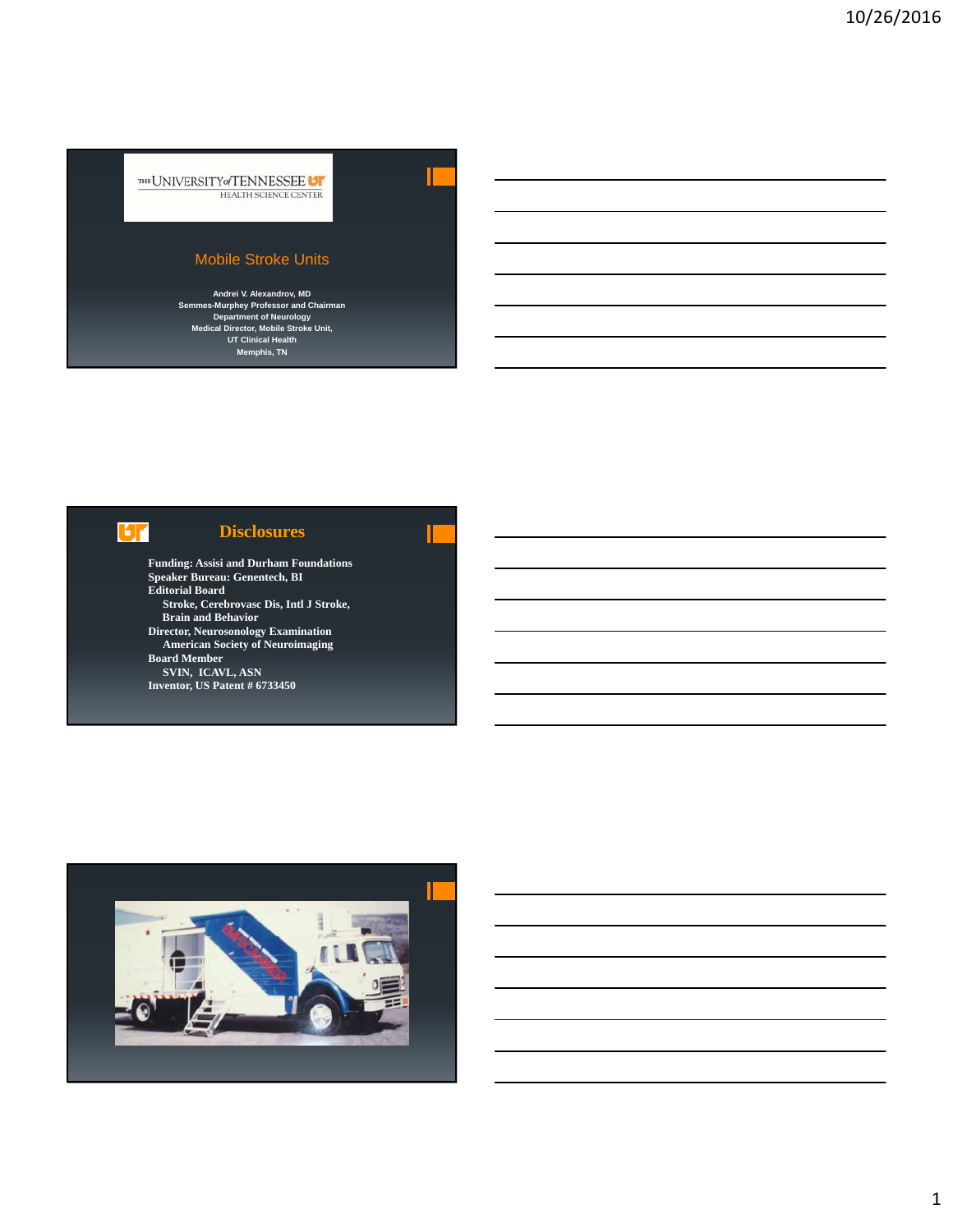







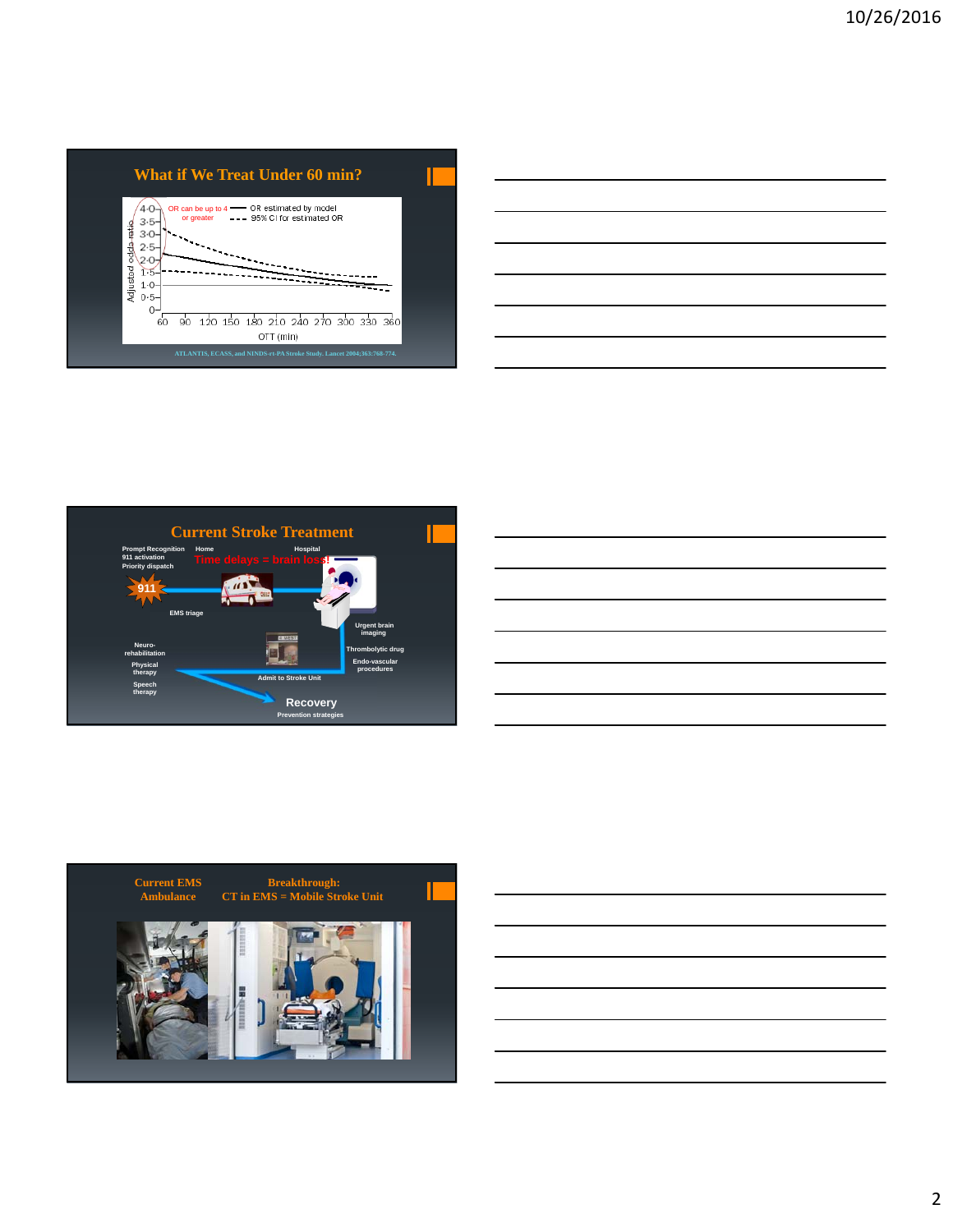

## Respond, Ev<u>a</u>luate, Cure, Heal: <u>Mo</u>bile <u>St</u>roke Unit

REACH – MOST

University of Tennessee Memphis

# **Example 3 Building MSTU in Memphis**

- **Obtain philanthropic funding/IRB approval**
- **Propose a non-denominational model**
- **Hire EMS executive to direct MSTU**
- **Integrate with Fire Department**
- **Install angiography capable CT scanner**
- **Partner with competing institutions**
- **Explore different practice models (MD, ACNP, telemedicine)**
- **Deliver sustainable product to the city**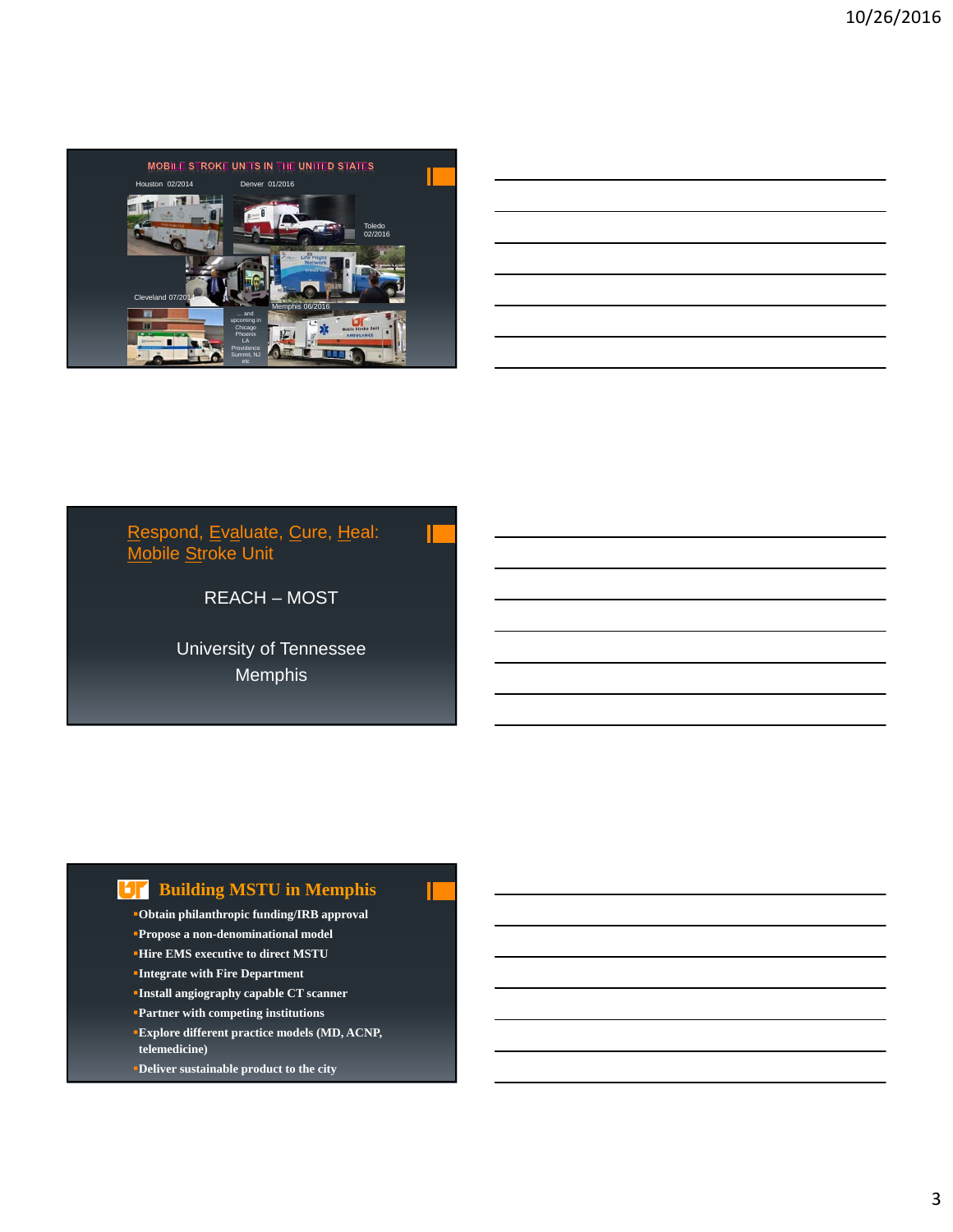

## **Building Consensus**

**Memphis "non-denominational" model:**

UГ

- **MSTU is operated under hospital-independent physician practice and Memphis Fire Department MSTU is able to deliver patients to competing institutions**
- **MSTU can deliver patients to their hospital of choice**
- **MSTU imaging capabilities allow bypass of PSCs and ER for ELVO or OR patients**

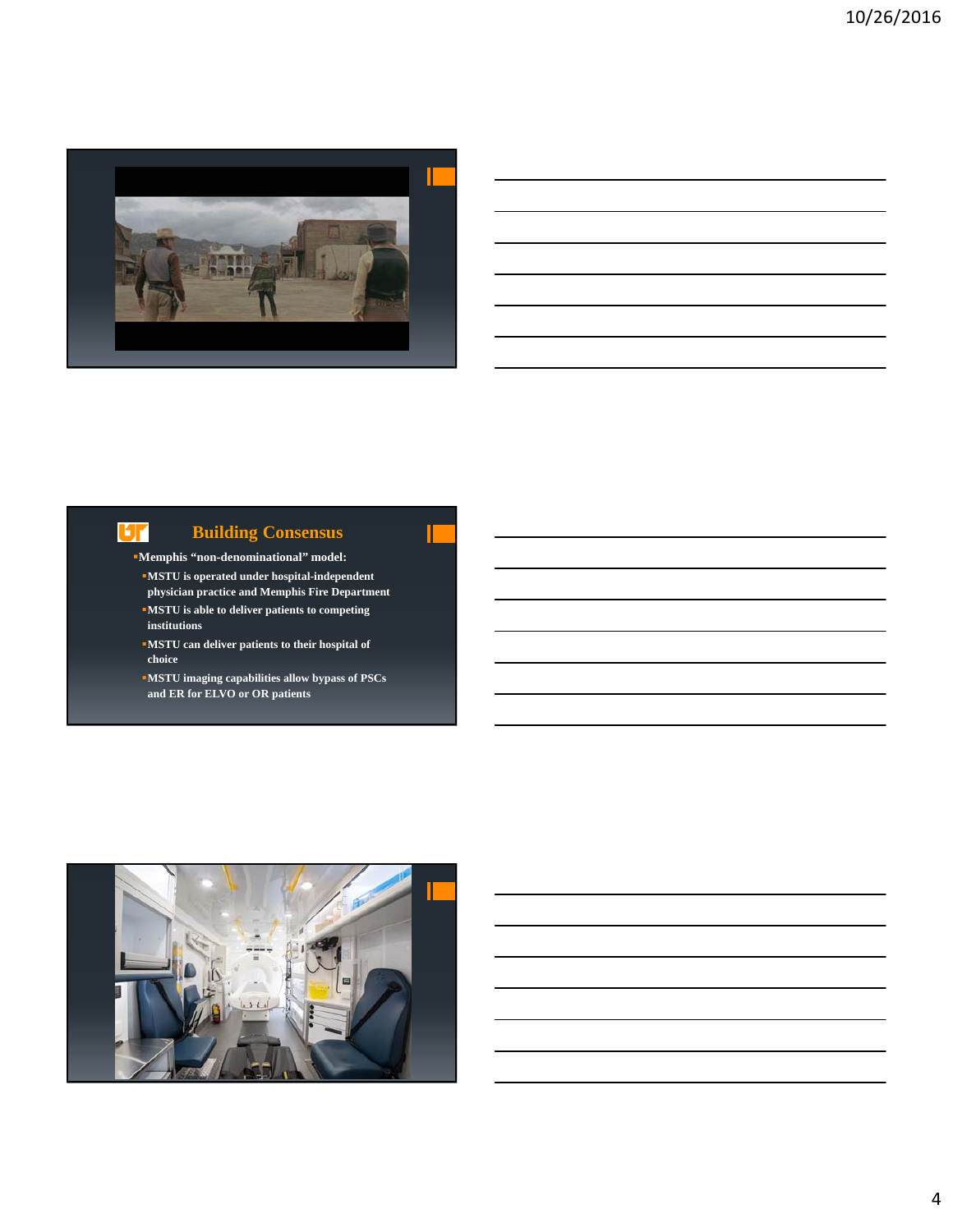

| ,我们也不会有什么?""我们的人,我们也不会有什么?""我们的人,我们也不会有什么?""我们的人,我们也不会有什么?""我们的人,我们也不会有什么?""我们的人 |  |  |
|----------------------------------------------------------------------------------|--|--|
| ,我们也不会有什么?""我们的人,我们也不会有什么?""我们的人,我们也不会有什么?""我们的人,我们也不会有什么?""我们的人,我们也不会有什么?""我们的人 |  |  |
|                                                                                  |  |  |
|                                                                                  |  |  |
|                                                                                  |  |  |



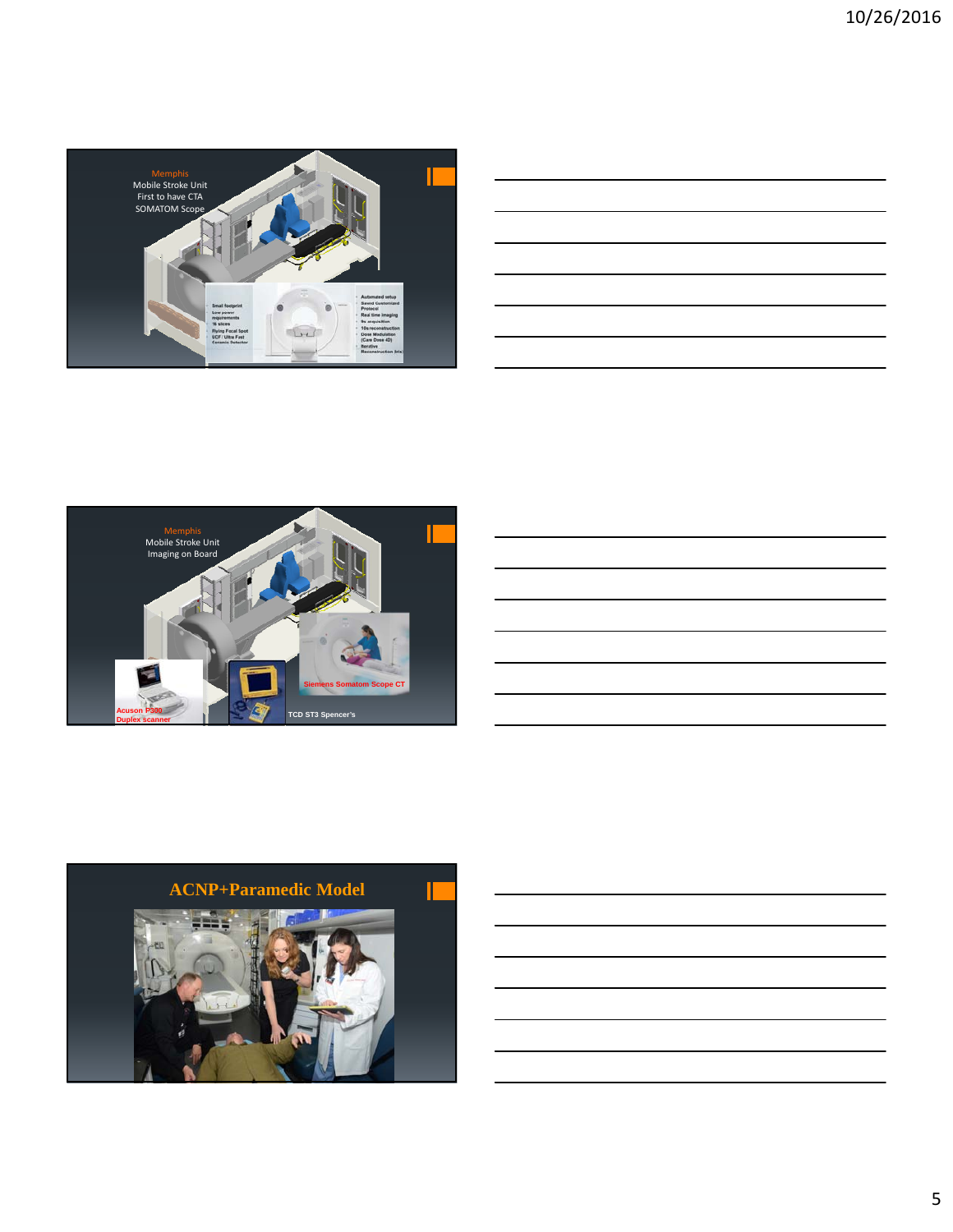#### Nurse Practitioners

- Vascular Neurology Fellowship Training for NPs<br>is essential! (<u>www.learnstroke.com</u>)<br>■ Clinical localization
- 
- **Imaging interpretation**
- Pathogenic mechanism
- **Advanced diabetes management; strong internal<br>
medicine underpinnings<br>
Board certification for fellowship trained<br>
advanced practice providers:<br>
ANVP-BC offered by Association of<br>
Neurovascular Clinicians (www.anvc.org)**
- 
- 
- **Likely faster than telemedicine:**
- 
- No connection delays or repeat exams No waiting on imaging interpretation

#### Most Important Personnel Consideration

- Can they work in a chaotic, out of control, unpredictable environment?
- Must be prepared for anything and everything

#### Memphis Mobile Stroke Unit Myths Managed

- *1. "Truck is SOOOO huge that it can't fit down most streets"*
- We have never met a street we couldn't drive down
- *2. "Technology (CT and truck) are unreliable and prone to breakdowns"*
- We have never been out of service, nor have we suffered any CT or truck breakdowns
- *3. "There are so many problems with the truck size and technology that Memphis hasn't treated any patients with tPA"*
- We give tPA almost everyday!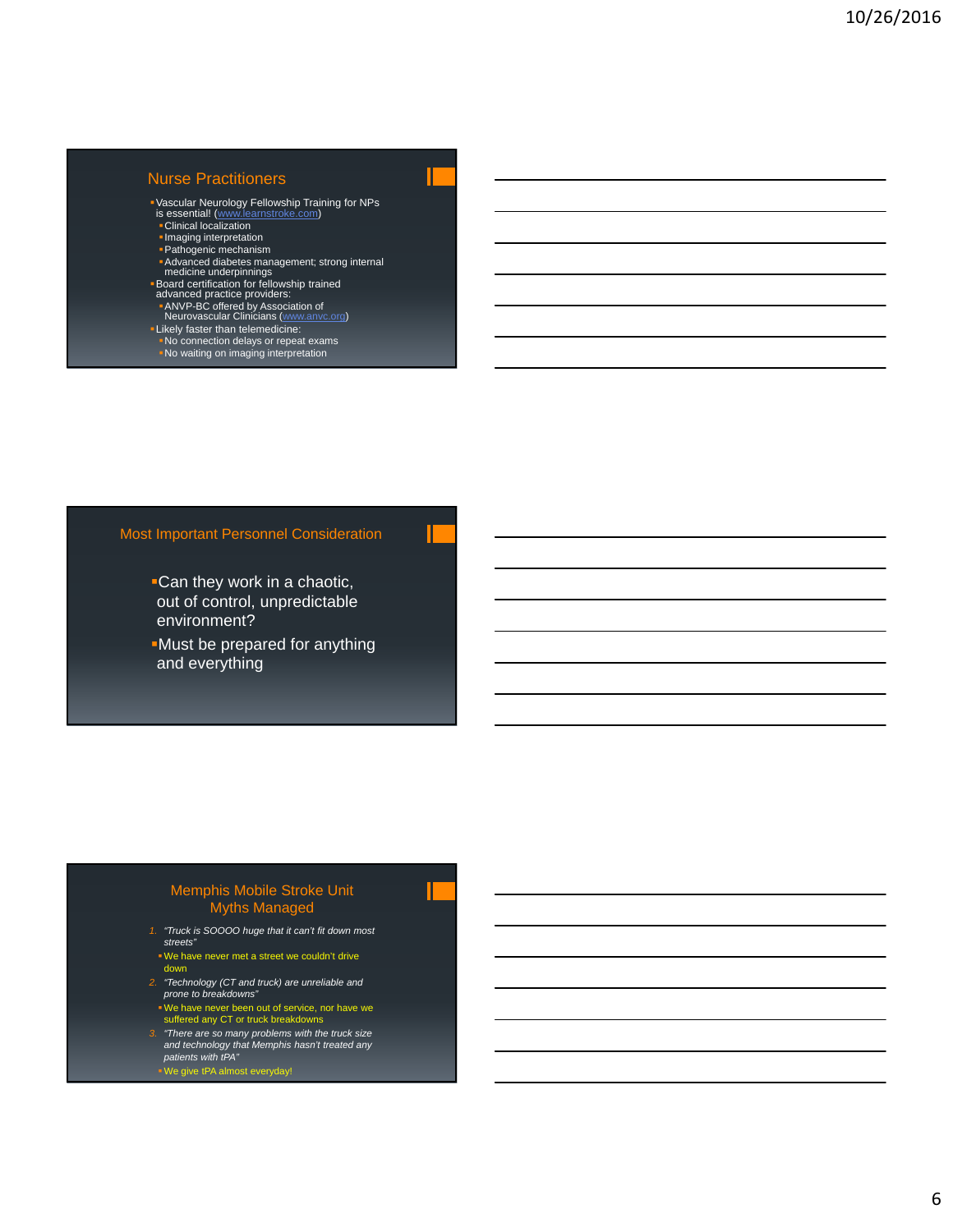

| <u> 1989 - Johann Stoff, amerikansk politiker (d. 1989)</u> |  |  |
|-------------------------------------------------------------|--|--|
|                                                             |  |  |
|                                                             |  |  |
|                                                             |  |  |



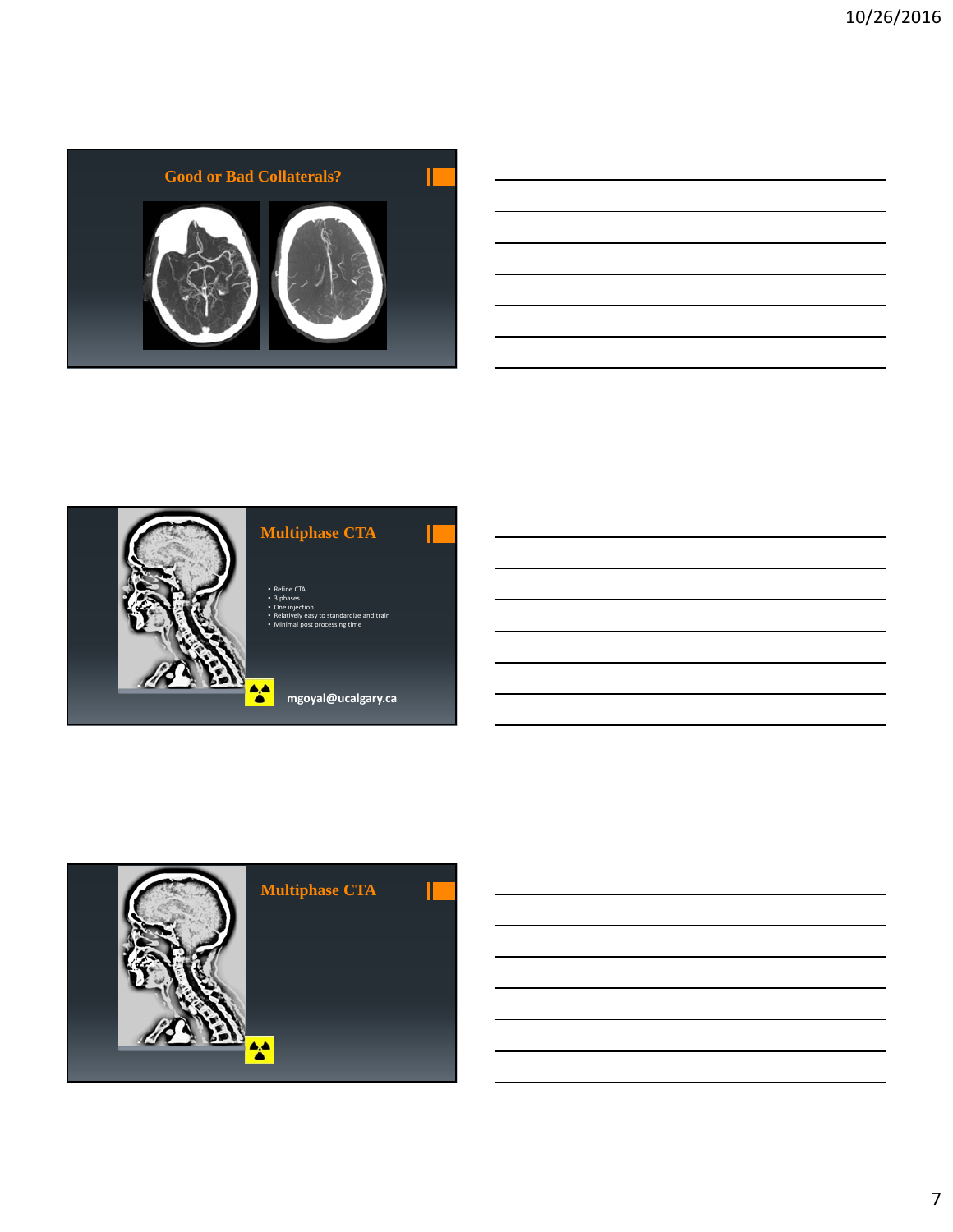

| <u> 1989 - Johann Harry Harry Harry Harry Harry Harry Harry Harry Harry Harry Harry Harry Harry Harry Harry Harry</u>  |  |  |  |
|------------------------------------------------------------------------------------------------------------------------|--|--|--|
|                                                                                                                        |  |  |  |
|                                                                                                                        |  |  |  |
| <u> Alexandro de la contrada de la contrada de la contrada de la contrada de la contrada de la contrada de la con</u>  |  |  |  |
| <u> 1988 - Johann Stoff, deutscher Stoffen und der Stoffen und der Stoffen und der Stoffen und der Stoffen und der</u> |  |  |  |
| <u> Alexandro de la contrada de la contrada de la contrada de la contrada de la contrada de la contrada de la co</u>   |  |  |  |
| <u> 1989 - Andrea Santana (b. 1989)</u>                                                                                |  |  |  |
|                                                                                                                        |  |  |  |

<u> 1989 - Johann Barbara, martxa a</u>

 $\overline{\phantom{0}}$ 



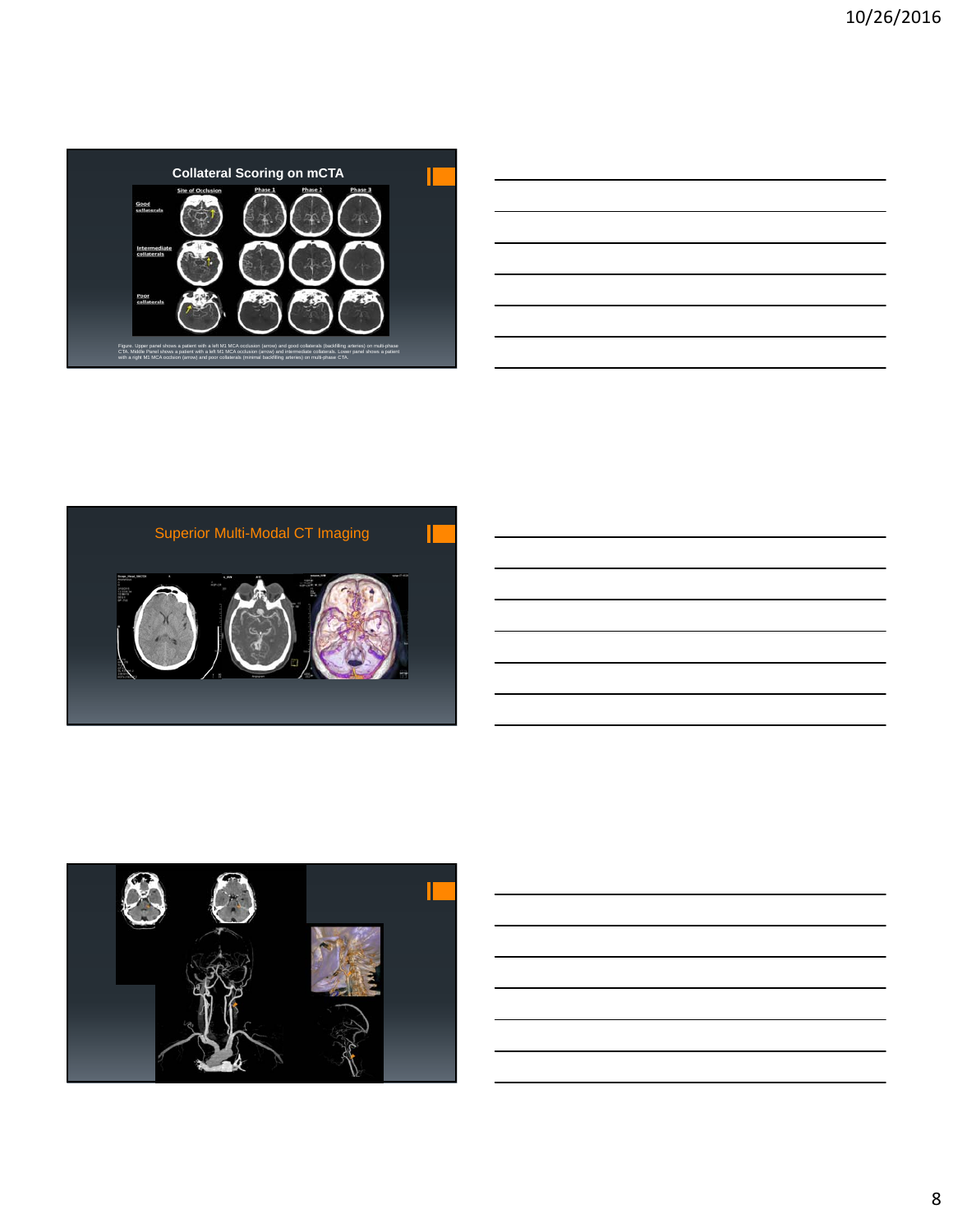



# **Advanced Imaging on MSU**

- **Multi-modal CT and ultrasound are feasible**
- **Exciting opportunity for Neuroimagers and Vascular Neurologists**
- **Exploration of parenchymal, vascular imaging and real time hemodynamic monitoring within 60 minutes of cerebral ischemia**
- **Ultra-early detection and treatment of ELVO**
- **Ultra-early imaging and BP management of ICH**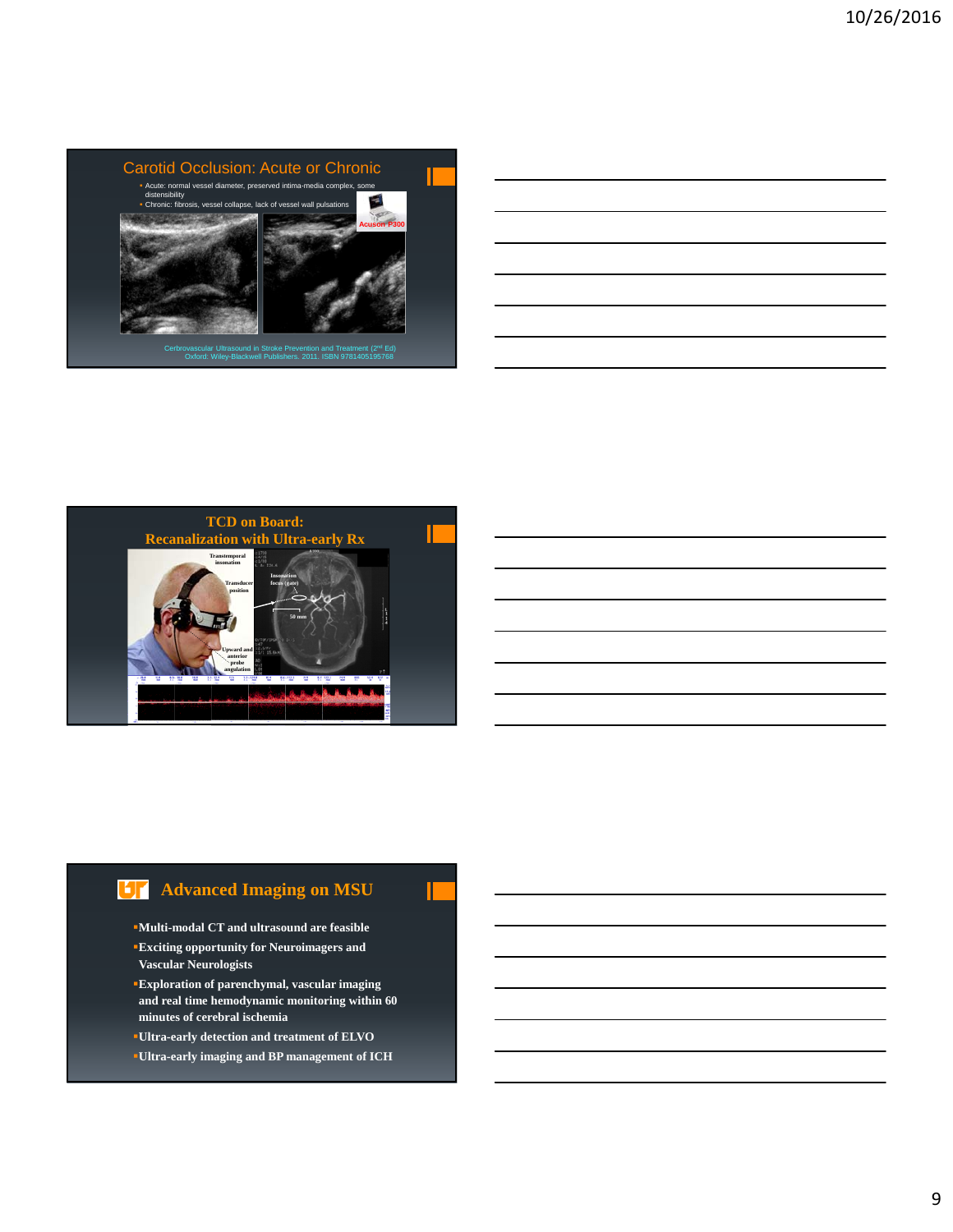## **MSU Effectiveness: Initial Evidence**

- **Faster and more frequent use of Alteplase (tPA) 40% received Alteplase within 60 min from**
- **symptom onset (Houston)**
- **26% treated on MSU vs 14% brought by EMS (Cleveland)**
- **Patient encounter to Alteplase: 25 min (Houston and Germany)**

## UГ

#### **Additional MSU Benefits**

- **Patient access to stroke experts at the scene**
- **Improved pre-hospital triage to appropriate level of care (CSC vs PSC)**
- **Bypass the Emergency Department: Direct admission to Stroke Units or Cath Labs**
- **Earlier BP mgmt in intracerebral hemorrhage**
- **Ability to respond to comorbid problems alongside early stroke diagnosis and treatment**